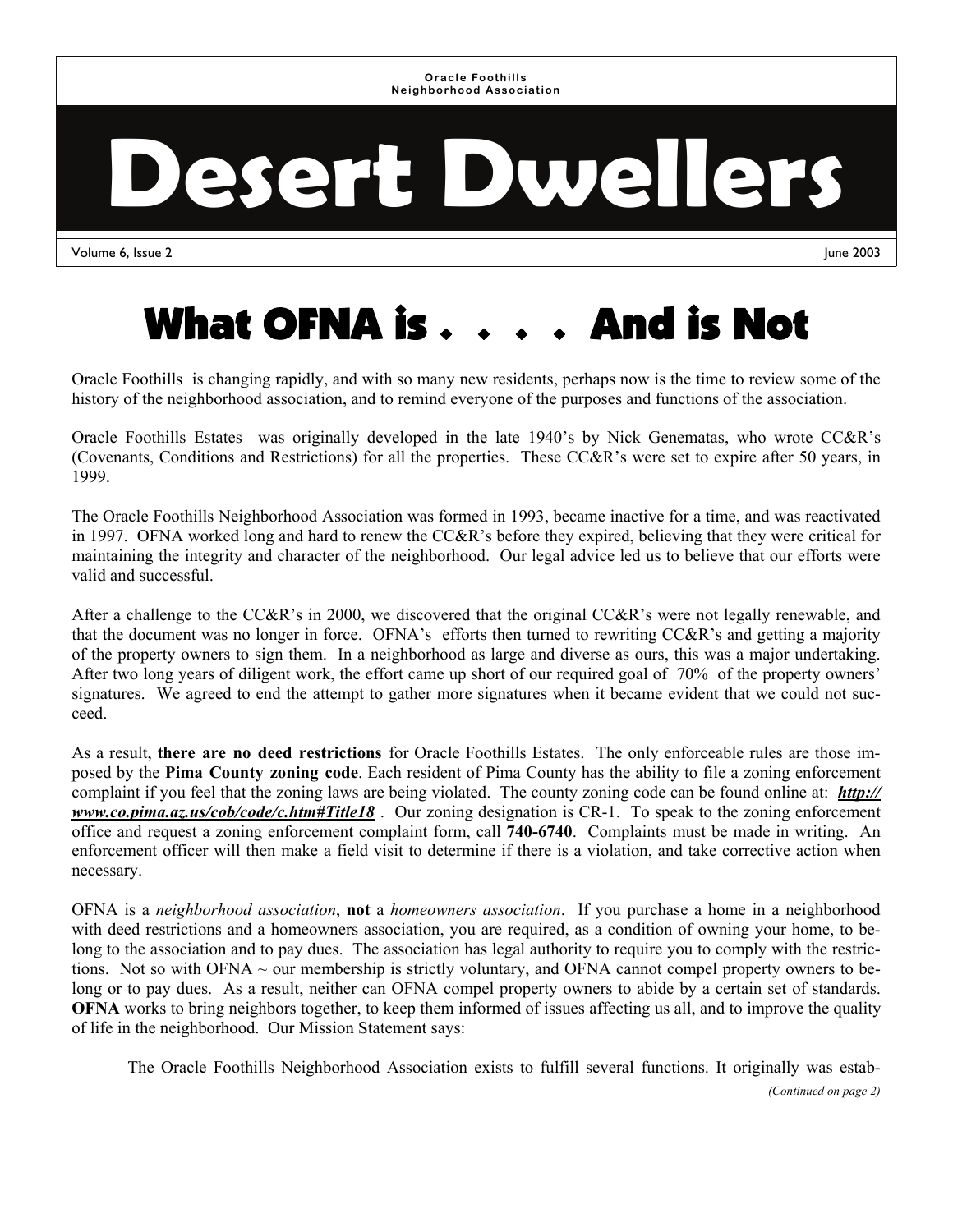*(Continued from page 1)* 

lished to promote and build a friendly community as well as to provide a cohesive force to meet the challenges of encroaching development. OFNA is also a forum for:

- Increasing the level of communication and information available to homeowners through meetings, newsletters, signs, website, and e-mails.
- Supporting projects that enhance the beauty and livability of Oracle Foothills Estates
- Assisting neighbors in finding resources to solve problems and issues that arise
- Promoting a friendly and cohesive atmosphere in the neighborhood

The Neighborhood Association is committed to supporting its members and the neighborhood, protecting and promoting the quality of life we now enjoy.

OFNA has worked with government agencies, developers, businesses and other neighborhoods to improve our roadways, keep unwanted development at bay, control the type of development on our borders, preserve our environment, and to be a conduit for communication among these various groups. Obviously not all of our efforts are successful. A modular house was allowed in the neighborhood despite our vigorous protests. However, we were then able to change the zoning code to prevent more modulars in our zoning. Also successful was OFNA's efforts to keep out fast food restaurants and a technical school at the entrance to our neighborhood. OFNA publishes a quarterly newsletter, and maintains an active website. It is our goal to inform and educate residents on our unique desert environment, as well as on issues that directly affect the neighborhood. The organization has held numerous clean-up and beautification efforts. OFNA has also worked to increase homeowners' safety and security. Yes, we are also a social group, and we put on an annual picnic for the entire neighborhood. We feel strongly that knowing your neighbors is important in our increasingly complex world. If we can, in some small way, bring the residents of Oracle Foothills together, we will have accomplished a lot.

If there is a project or cause you feel the association should promote, consider getting involved and contributing your time and energy to accomplish that goal. We are all busy people and it's easy to find excuses not to get involved, but it is simply not reasonable to expect others to continually carry the workload. OFNA needs and want your input. A neighborhood association cannot be effective without the participation and support of the neighbors.

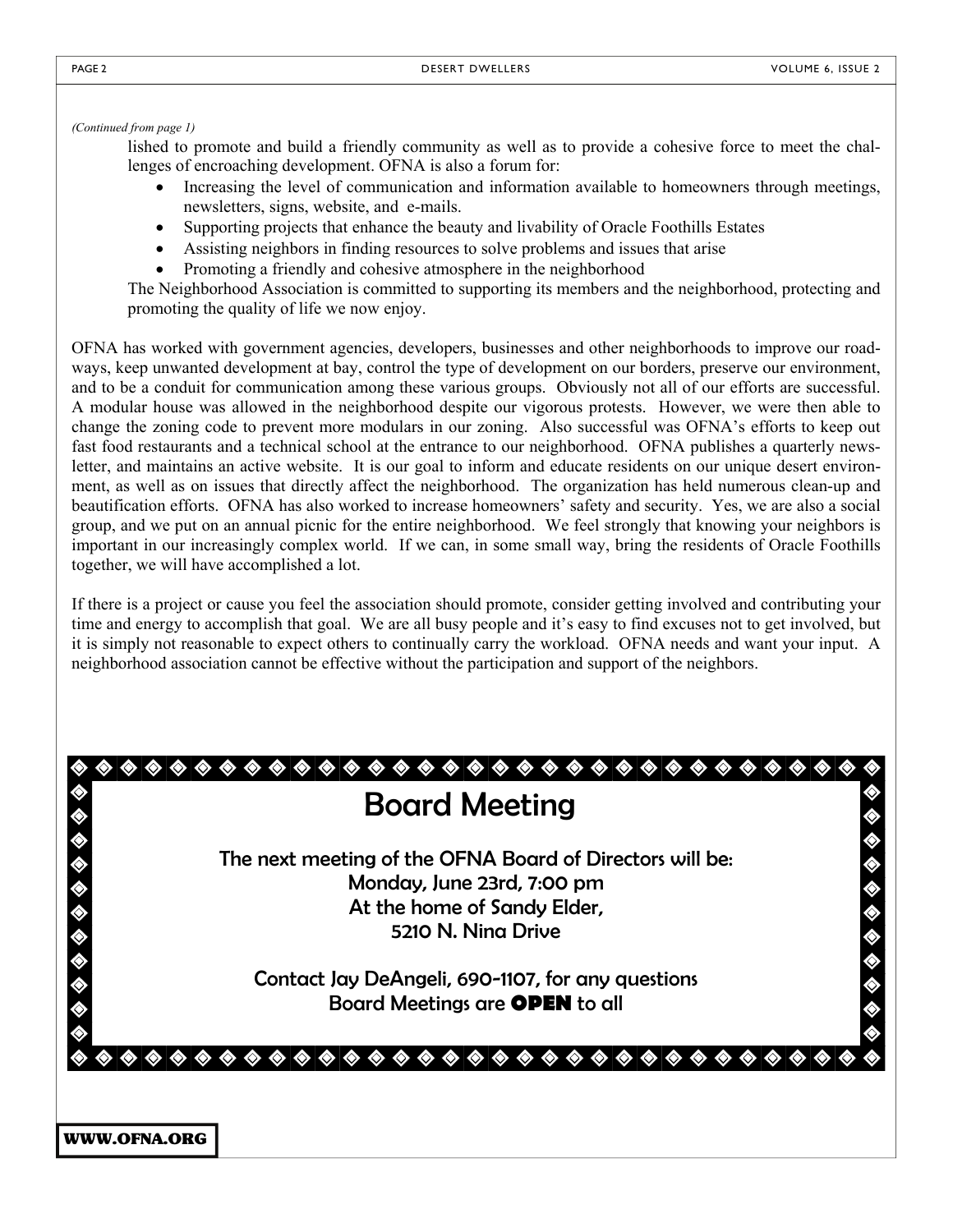## COME ONE COME ALL !!

It's time once again for the social event of the year in the Oracle Foothills Neighborhood:

### **The Annual OFNA Picnic!**

This year it will be held on **Saturday, November 1 from 1 – 6 pm** in the wash next to the home of Sig and Nan Eisner (220 E. Yvon, The Chocolate House).

As always, we will provide barbecued chicken and hot dogs, drinks, etc. and each of you are kindly requested to bring your favorite potluck dish to share (one dish per household).

There will be fun activities for the kids  $\sim$  jumping castle, piñata  $\sim$  and, for the first time, for us adults, too! The picnic will be held on the day after Halloween, so please wear a costume if you are so inclined. There will be prizes awarded for outstanding costumery!

And, another first this year: **Entertainment!** Our neighbor, Barbara Schuessler, is an incredibly beautiful Flamenco dancer and she has graciously agreed to perform for us. And as if that were not enough, we are also going to entertain one another with music, so if you play an instrument (even a comb with wax paper or a kazoo), please bring it along for an old-fashioned sing-along/jam session.

As usual, we can use an extra hand or two, so if you would like to help pull this event together, please contact Barbara Schuessler b.schuessler@worldnet.att.net to sign up. We will need help with set up and cleanup, pickup of various supplies, a shuttle to bring those who need a ride to the picnic, and various and sundry acts of coordination on the day in question.

We welcome your suggestions, comments, questions, but most of all, we welcome you all to join us on the 1st of November,  $1 - 6$  pm! Hope to see you there!

The OFNA Annual Picnic Committee

**Becky Huddleston beckyh@longrealty.com, 888-2183 Barbara Schuessler b.schuessler@worldnet.att.net, 407-2196 Kim Peterson kpeterson@comcast.net, 888-5199**

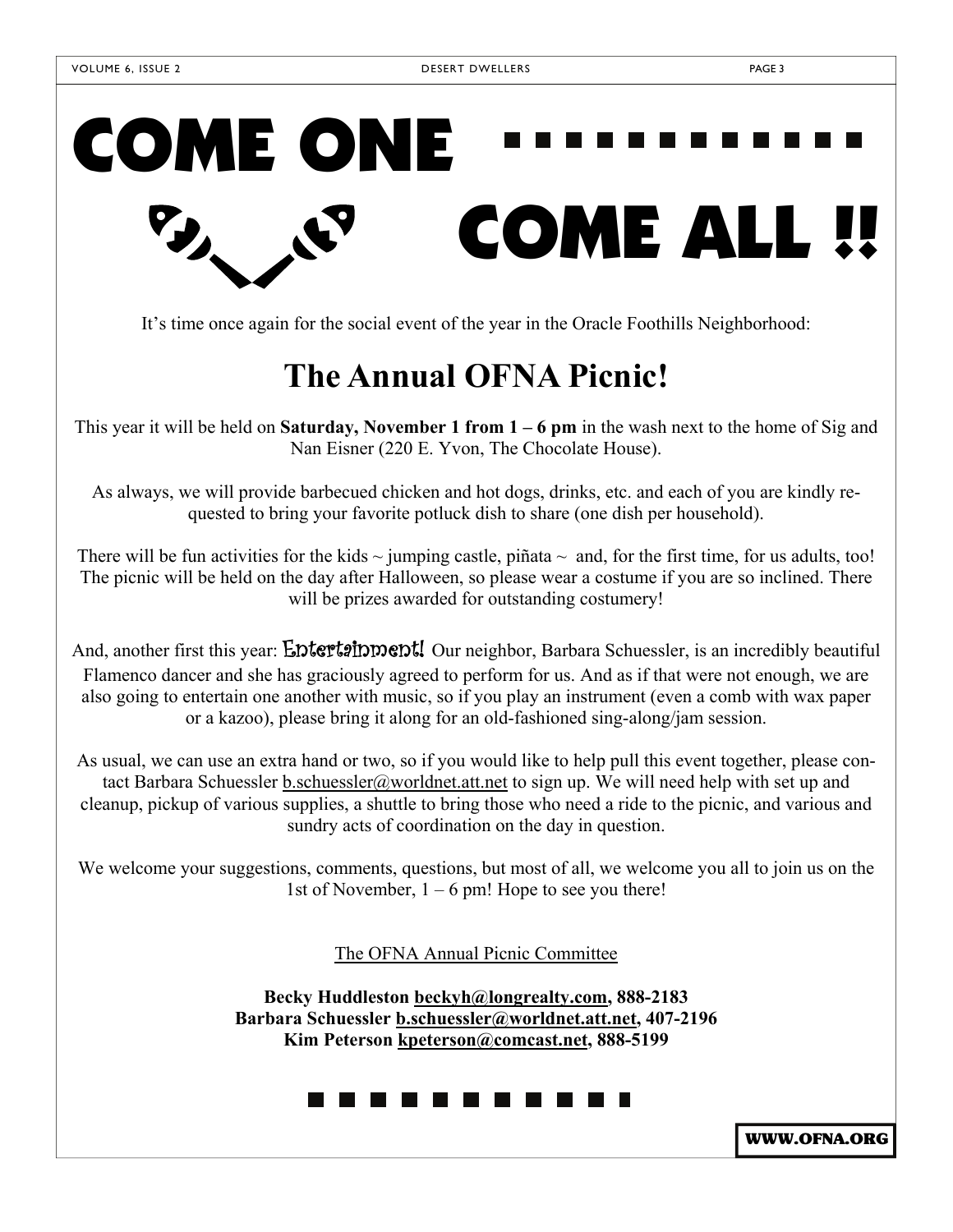#### What's Going On Here??

You may have been wondering about that huge pile of dirt on the east side of 1st Avenue, just south of Rudasill Road that doesn't seem to be getting any smaller. That is the location of a Tucson Water pumping and storage loca-



tion, and, according to Peter A. Abraham of the Tucson Water Plant Design Section, the purpose of the project, located at 5850 N.  $1^{\text{st}}$  Ave., is to upgrade the existing facility with modifications that are designed to:

- Improve water quality.
- Improve safety features for operations and maintenance personnel.
- Improve and replace facility components to ensure continuous long-term use.
- Improve and upgrade the instrumentation and control system.

This project started in January of 2003, and is scheduled for completion in October of 2003. Tucson Water is currently placing, bedding, and backfilling the new plant piping, which means that the stockpile you see from  $1<sup>st</sup>$  Avenue will start to disappear. A majority of the construction that is taking place is underground work, and when the project is completed, and the disturbed areas are re-vegetated the site will look similar in appearance to what was there before the project started.

The result of all of this effort and construction unsightliness will be a facility that is designed to provide the community with another 25 years of reliable service.

Sadly, we have lost one of our neighbors and friends. Reg Chapman passed away after a long battle with cancer. Our condolences to his wife and lifelong partner, Liz Bernays. Reg will be greatly missed.



If you love to read and you love to eat, you really should be joining the neighborhood book club! We meet on the last Wednesday of the month at



various homes in the neighborhood to discuss the book selection and share a wonderful potluck dinner. **Our next meeting will be at the home of Becky Huddleston, 5601N. Maria Dr. on June 25th.** The book selection is Africa Solo by Kevin Kertscher, and the food will be African.

> If this interests you, please contact **Kim Peterson at 888-5199**.

Newsletter Notes  $\sim$  This newsletter is published 4 times annually. If you have comments, suggestions, criticisms, or would like to contribute an article, please contact: **Carole DeAngeli, 690-1107, ejdeangeli@earthlink.net**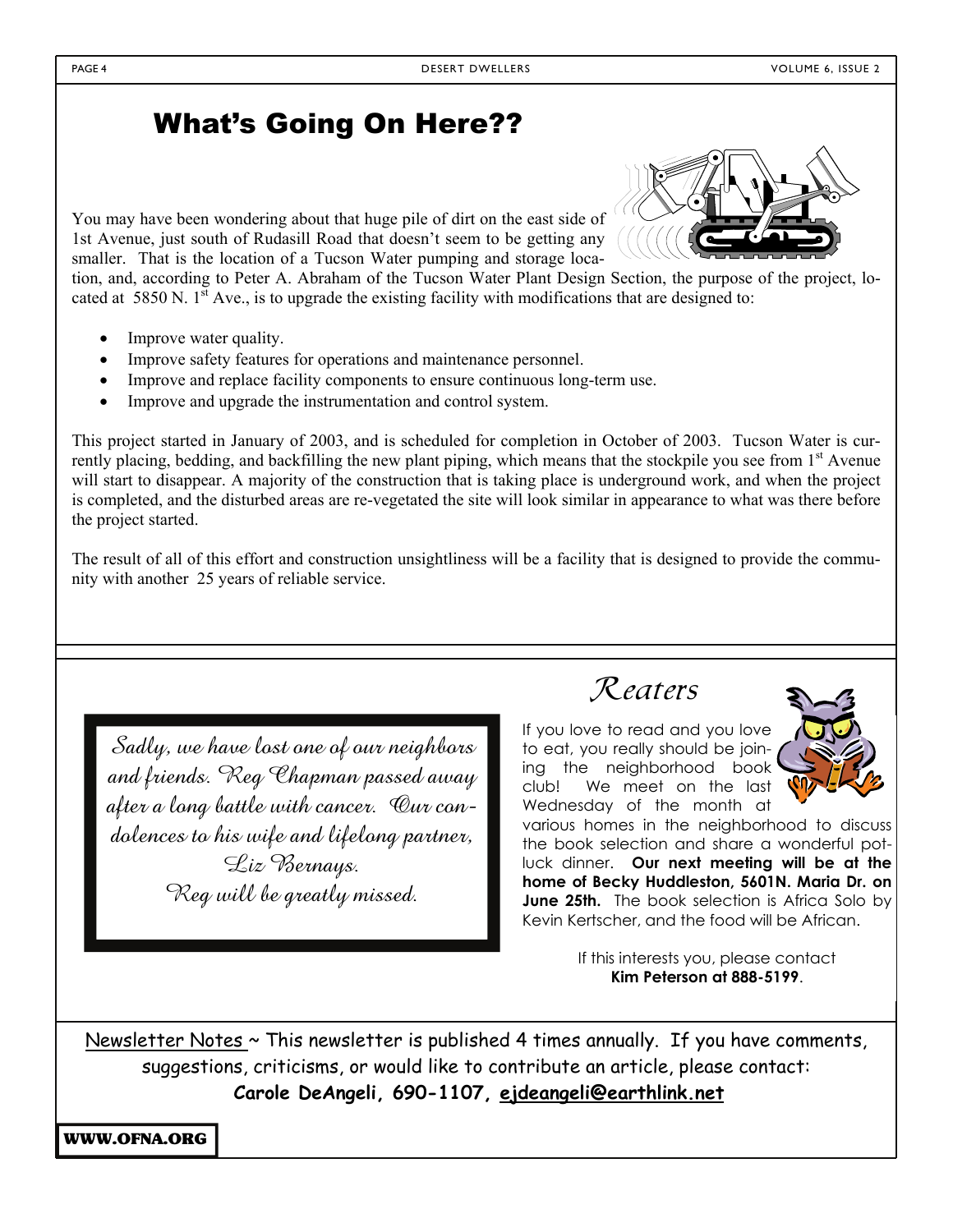## WHO IS WALTER?

*(Recently we were contacted by UA Graduate Student Jodi Perin who asked us to take part in a survey regarding wildfires. I asked her to write a brief article describing to the neighborhood the nature of her project and what goals they hope to accomplish. Below is that article. Ed.)*

Researchers at the University of Arizona are currently working on a project that seeks to improve understanding of the consequences of interactions between wildfire, climate and society. This project is called **Wildfire Alternatives (WALTER).** As part of this research, graduate students in various departments have been conducting interviews with businesses owners, homeowners, natural resource managers, and others with an interest in fire in the Tucson area, and asking questions about how people perceive wildfire risk and how they value public lands in this area. This information, along with a variety of natural science data on climate, fuels, vegetation, topography, and other factors that can contribute to fire risk and planning, are being combined to create a computer model that will help fire managers and others plan for fire risk conditions in advance of fire season. The model will produce fire risk maps for the Catalina-Rincon Mountains, and for: the Huachucas and Chiricahuas in southeastern Arizona and the Jemez Mountains in northern New Mexico.

 If you are interested in learning more about WALTER or about fire issues in the southwest, please see our project website at

**http://walter.arizona.edu/index.asp** 

*By Jodi Perin* 

Welcome

A Warm Welcome to these and all other new residents of Oracle Foothills  $\sim$ 

> Rafael and Olga Diaz de Leon Martin Lachaine and Carey Satin Scott and Ashley Odom Derek and Carolyn Redmore Bob and Camille Zachmeier

If you are new to the neighborhood, and I didn't mention you by name, please forgive me. I try to get around to meet new residents, but am sometimes remiss. Membership in **OFNA** is open to all and your support and participation are greatly encouraged. Please contact any of the Board Members listed on the back page for more information.

*Carole DeAngeli* 

## **Away From Home**

**IF** you are away from your residence this summer and will leave your home unattended, it is recommended that you do the following:

- Notify your neighbors of your absence. Give them a reach number and date of return.
- $\bullet$  If you will be away longer than 7 days, notify the Pima County Sheriff at **742- 4166**
- Stop your newspapers, and have your mail held by the post office.
- Secure your home with locks and alarms.
- Leave evidence that you are home or will return soon, such as clothes on the line, note on the front door, lights on timers, radio on, etc.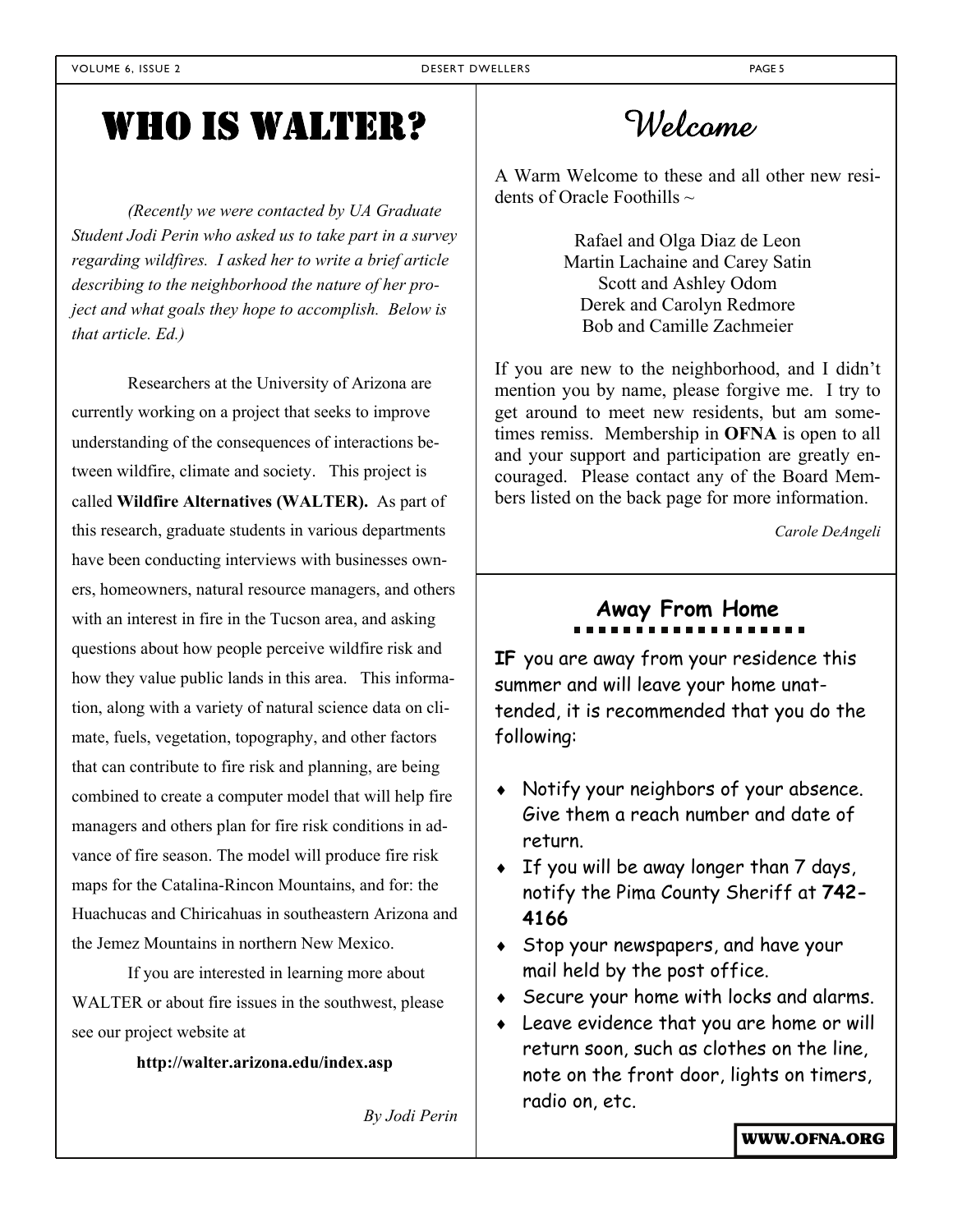PAGE 6 DESERT DWELLERS VOLUME 6, ISSUE 2



#### **Queen of the Night**

This year's first bloom of the native night blooming cereus was a record-setter. It was a wonderful show. We even discovered another plant on our property. About the only time you can find these well-disguised plants is when they are blooming. More buds are due to open in a couple of weeks.

#### **By-Laws Amended**

Recently the OFNA Board of Directors amended the By-Laws of the association to bring the fiscal year in line with the election of officers in September.

#### **Previous**

ARTICLE V, Section 1. What is the FISCAL YEAR?

The fiscal year for OFNA shall be the calendar year, i.e., beginning on January 1 and ending on December 31.

#### **New**

ARTICLE V, Section 1. What is the FISCAL YEAR?

The fiscal year for OFNA shall correspond with the annual meeting and election of officers, and shall run from September to September.

The **purpose** of this amendment is to have one Treasurer conduct financial business throughout the Fiscal Year, rather than changing officers mid-year. The audit should be conducted prior to the Annual Meeting as specified in the By-Laws, Article III, Section 1. This will streamline and simplify the bookkeeping procedure and make for a more logical transition from one treasurer to the next. **This amendment will be effective in 2003, making the 2003 Fiscal Year 9 months in length, running from January to September, 2003.** 

If you are interested in a copy of OFNA's By-Laws, please call Carole DeAngeli, 690-1107.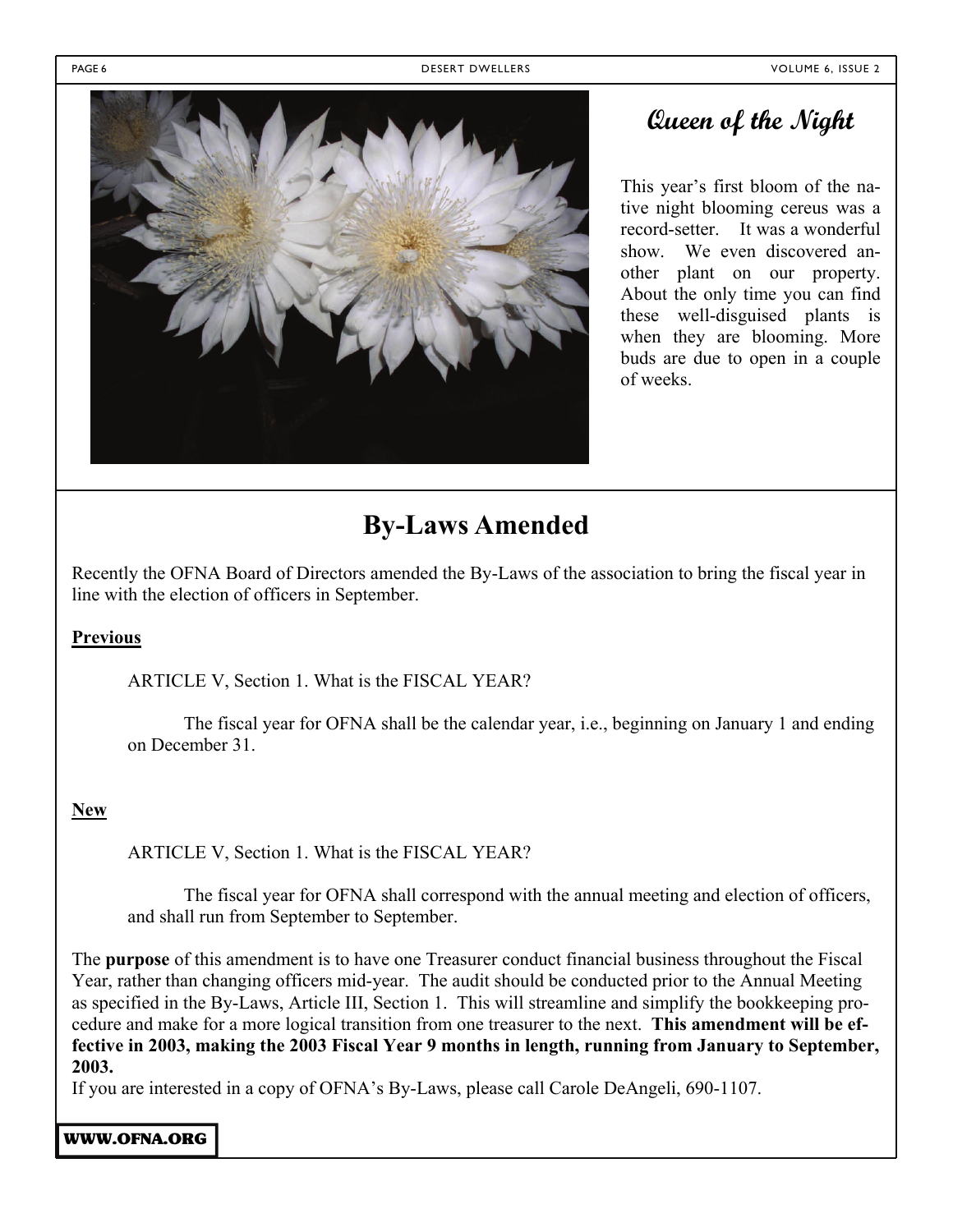## Backyard Birding, Continued

After writing my column on backyard birding last issue, we had a wonderful event occur in our backyard. A pair of **Western screech owls (Otus kennicottii)**  decided to nest in our big saguaro bird condominium. Like clockwork every evening, the male (I guess!) would make his appearance on the fence or in the mulberry tree. Whether we were sitting nearby or not didn't seem to matter. He would move to various locations around the yard, go hunting and return to the saguaro nest with the dinner. The family has now left the nest, and the babies are testing their wings. It is fabulous to see them each evening as dusk falls, moving tentatively from tree to fence, listening for the mother's call. If you want to read more about these little birds, and hear their call, go to http:// www.owlpages.com/species/ otus/kennicottii/Default.htm

Our neighbor Liz Bernays also sent me her extensive list of bird sightings. See how many you recognize.

.....................................

#### **Birds at 5860 N. Genematas Drive**

mourning dove inca dove white winged dove (*summer)* pigeon (infrequent)

gambels quail

curve billed thrasher mockingbird

gila woodpecker

gilded flicker ladderback woodpecker (infrequent) red naped sapsucker (infrequent) house sparrow house finch blackthroated sparrow (*linfrequent*) black crowned sparrow (infrequent) cardinal rose breasted grosbeak (June 2002) pyrrhuloxia lesser goldfinch cactus wren house wren (infrequent) rock wren (infrequent, winter) horned lark (once, summer)

verdin black tailed gnat catcher ashthroated flycatcher (summer) Says Phoebe (infrequent, summer) phainopepla cedar waxwing (once, 16 together in January) Empidonax flycatcher bells vireo (once)

anna's hummingbird costa's hummingbird blackchinned hummingbird allen's hummingbird (summer) broad billed hummingbird (infrequent) rufous hummingbird (infrequent)

road runner brewers blackbird (summer, infrequent) bronzed cowbird (summer)

brown headed cowbird (summer) starling common grackle (infrequent) logger headed shrike (infrequent)

greentailed towee (mostly heard) robin (January) canyon towee

purple martin (summer) cliff swallow (infrequent)

hooded oriole (summer regularly one pair) Bullocks oriole (infrequent) western tanager (once, summer)

yellow warbler (once, Sept) wilsons warbler (once, Sept) Grace's warbler (once, Sept) yellow throated warbler (once, fall) hermit thrush (once, fall) ruby crowned kinglet (twice)

great blue heron (twice seen on tall saguaro)

raven

harris hawk redtailed hawk Coopers hawk Sharpshinned hawk peregrine falcon (winter) golden eagle (winter) merlin (once) kestrel (spring) nighthawk great horned owl screech owl elf owl

black vulture (infrequent, summer) turkey vulture (summer)